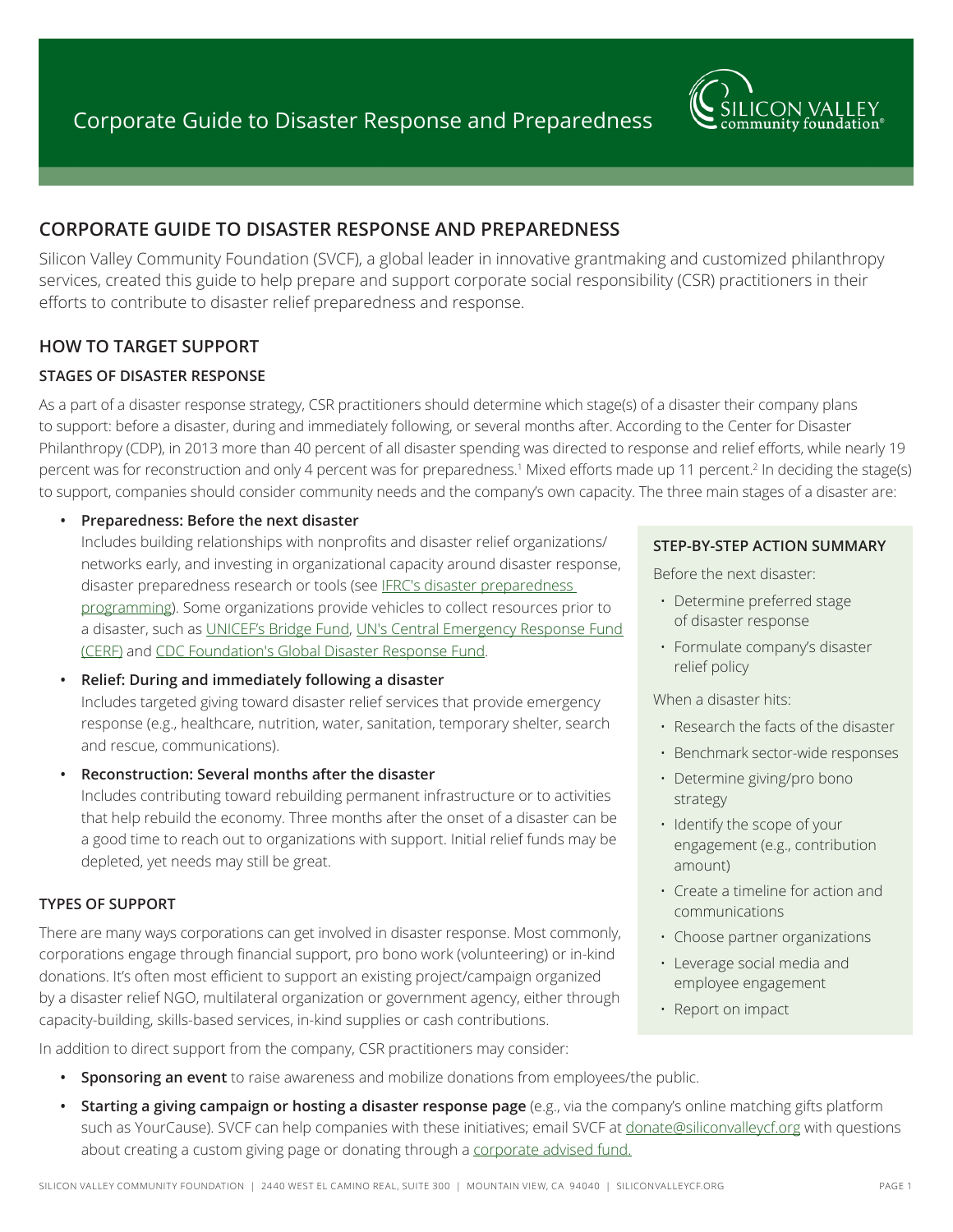

- **Investing in critical disaster risk reduction activities, such as those outlined by the [UN report](http://www.preventionweb.net/posthfa/documents/drreconomicsworkingpaperfinal.pdf) on disaster relief. Such** investments have economic benefits to society, such as improving food supply chains and water systems or reducing a community's vulnerability to poverty.
- **• Designating a disaster response team**, such as [Cisco's Disaster Incident Response Team](http://csr.cisco.com/casestudy/tactical-operations) or [DHL's Disaster Response](http://www.dpdhl.com/en/responsibility/corporate_citizenship/disaster_management/disaster_response_drt.html)  [Teams](http://www.dpdhl.com/en/responsibility/corporate_citizenship/disaster_management/disaster_response_drt.html), to be able to respond in a timely way when a disaster strikes.

# **HOW MUCH TO GIVE**

# **RESEARCH THE DISASTER**

To determine how much to give, start by **researching the facts of the disaster**. For example, consider how large-scale the disaster is, how remote the location is, whether employees are directly affected, what the critical needs are or how expensive goods are in that economy. This knowledge will help you determine the role your company could play in disaster relief efforts. Refer to the [Resource section in this guide](#page-3-0) for a list of sources with reliable information on disasters.

Make sure to **connect with your local company staff** in the case of a disaster or emergency near a company office location, to determine immediate needs of staff and local community. This information may affect the budget you decide to put toward response to a disaster.

Additionally, it may be helpful to **research how much other companies are giving** as a benchmark to inform your internal decision-making. Resources for benchmarking corporate giving include:

- CDP's list of [donor responses for major disasters, along with disaster facts and](http://disasterphilanthropy.org/current-disasters/)  [responding NGOs](http://disasterphilanthropy.org/current-disasters/)
- U.S. Chamber of Commerce Foundation's [Corporate Aid Trackers](http://www.uschamberfoundation.org/corporate-citizenship-center/corporate-aid-trackers)
- USAID's [Center for International Disaster Information \(CIDI\) site,](http://www.cidi.org/disaster-response) which provides detailed reports on major overseas disaster responses
- Local peer groups of CSR practitioners, if available

# **WHEN AND WHERE TO GIVE**

### **TIMELINE FOR ACTION IN CASE OF DISASTER**

**• Within the first few days**

Gather preliminary facts, identify sector responses, determine your company's disaster response plan, establish company giving platforms and communicate your action plan to employees.

**• Within the first few weeks**

Partner with other stakeholders to carry out your action plan, create a social media/communications strategy and track contributions for reporting.

**• After a few months**

Compile data and conduct impact assessments of the company's overall involvement in disaster relief and/or preparedness, publish materials showcasing impact, and reassess company strategies for post-disaster relief efforts and future disaster response.

#### **DISASTERS MAY AFFECT YOUR EMPLOYEES DIRECTLY**

As you make strategic decisions about your company's disaster response and relief, consider planning specifically for situations where your employees may need additional support.

One way to support your employees is to set up employer-sponsored emergency disaster and hardship programs, such as an employee relief fund. This type of fund enables companies to provide timely charitable financial support to employees and their dependents who face financial difficulties due to personal hardship or disaster.

SVCF's preferred referral partner, [Emergency Assistance Foundation](https://emergencyassistancefdn.org/)  [\(EAF\),](https://emergencyassistancefdn.org/) has the technical expertise in this complex field to provide global employee disaster and hardship relief funds.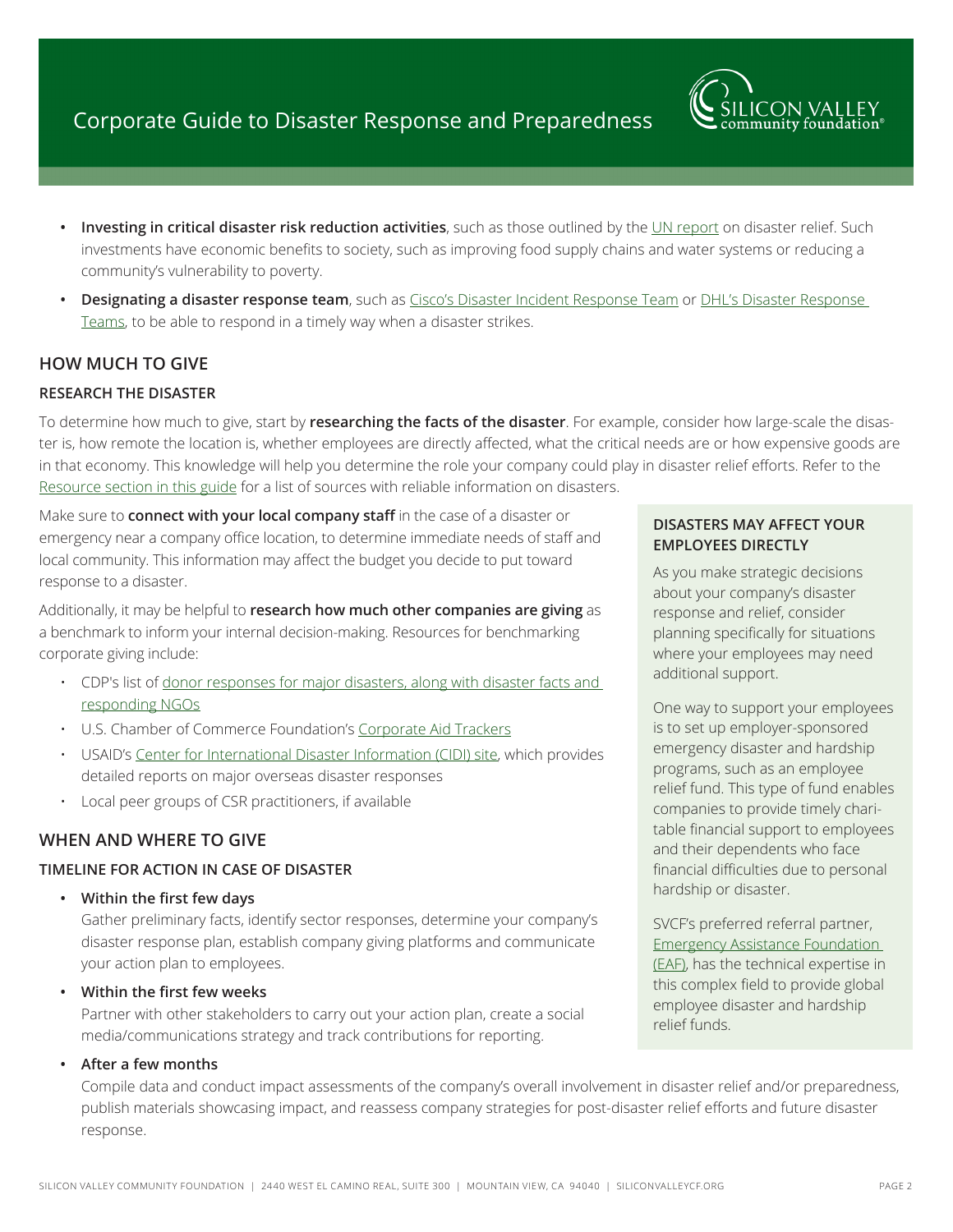

#### **SELECTING PARTNER NGOs IN DISASTER RELIEF EFFORTS**

There is no standard definition for the "right" NGO partners in disaster response. In some cases, local grassroots organizations are better positioned to respond quickly on the ground than larger international NGOs. It's important for a company to ensure that its partners can and will provide transparency and accountability around the use of funds. Sources that provide lists of NGOs that respond to disasters include:

- SVCF's [List of International Disaster Relief Organizations](http://www.siliconvalleycf.org/sites/default/files/documents/csr/international-disaster-relief-organizations.pdf)
- CDP's [Current Disaster Database](http://disasterphilanthropy.org/current-disasters/) lists NGO responses within each specific developing/ongoing disaster
- Global Corps' [List of Relief Organizations](http://www.globalcorps.com/jobs/ngolist.pdf)

If you are planning to make a charitable grant, it may be more efficient to start your search with a list of vetted organizations. One source of vetted NGOs is [SVCF's Global Charity Database.](http://www.siliconvalleycf.org/ngo) Companies can leverage SVCF's international grantmaking expertise and advisory services.

### **MAXIMIZING IMPACT**

#### **STRATEGIC COORDINATION**

Disaster relief responses are often criticized for overlapping services, large amounts of un-absorbable funds and a lack of coordination.<sup>3</sup> To mitigate these risks, engaging local groups and coordinating cross-sector responses are key to making an impact. [United Nations Office for the Coordination of Humanitarian Affairs \(OCHA\)](http://www.unocha.org/about-us/who-we-are), for example, mobilizes and coordinates humanitarian action for disasters. A company should ensure its response (or that of its partner NGOs) is coordinated properly with others.

Other helpful resources include:

- [InterAction's NGO Aid Map](http://www.ngoaidmap.org/) Various NGO responses to disaster and emergency situations are compiled onto a global map.
- [NetHope's Open Humanitarian Initiative](http://ohi.nethope.org/) and [Open Humanitarian Data Repository](http://ohdr.nethope.opendata.arcgis.com) The open data-sharing network enables coordination of cross-sector responses to humanitarian emergencies.
- [Global Disaster Alert and Coordination System](http://www.gdacs.org/) The online database provides up-to-date visualizations of alerts, and allows practitioners to better exchange information and coordinate after major sudden disasters.
- [Silicon Valley Community Foundation](http://www.siliconvalleycf.org/) Community foundations can be key intermediaries for disaster relief efforts.<sup>4</sup> When appropriate, SVCF creates a fund for disaster response to pool donor resources for greater impact.

#### **COMMUNICATIONS, SOCIAL MEDIA AND TECHNOLOGY**

Leveraging communications, social media and technology is crucial for expanding the reach and impact of a response. A streamlined company response is vital to success, and begins with a strong communications strategy.<sup>5</sup>

#### **• Communicate internally**

Create a strategy that will leverage key networks and communication tools in emergencies. Creating a list of all social media assets, useful intranet links, internal contacts and resources will help expedite communications in an emergency.